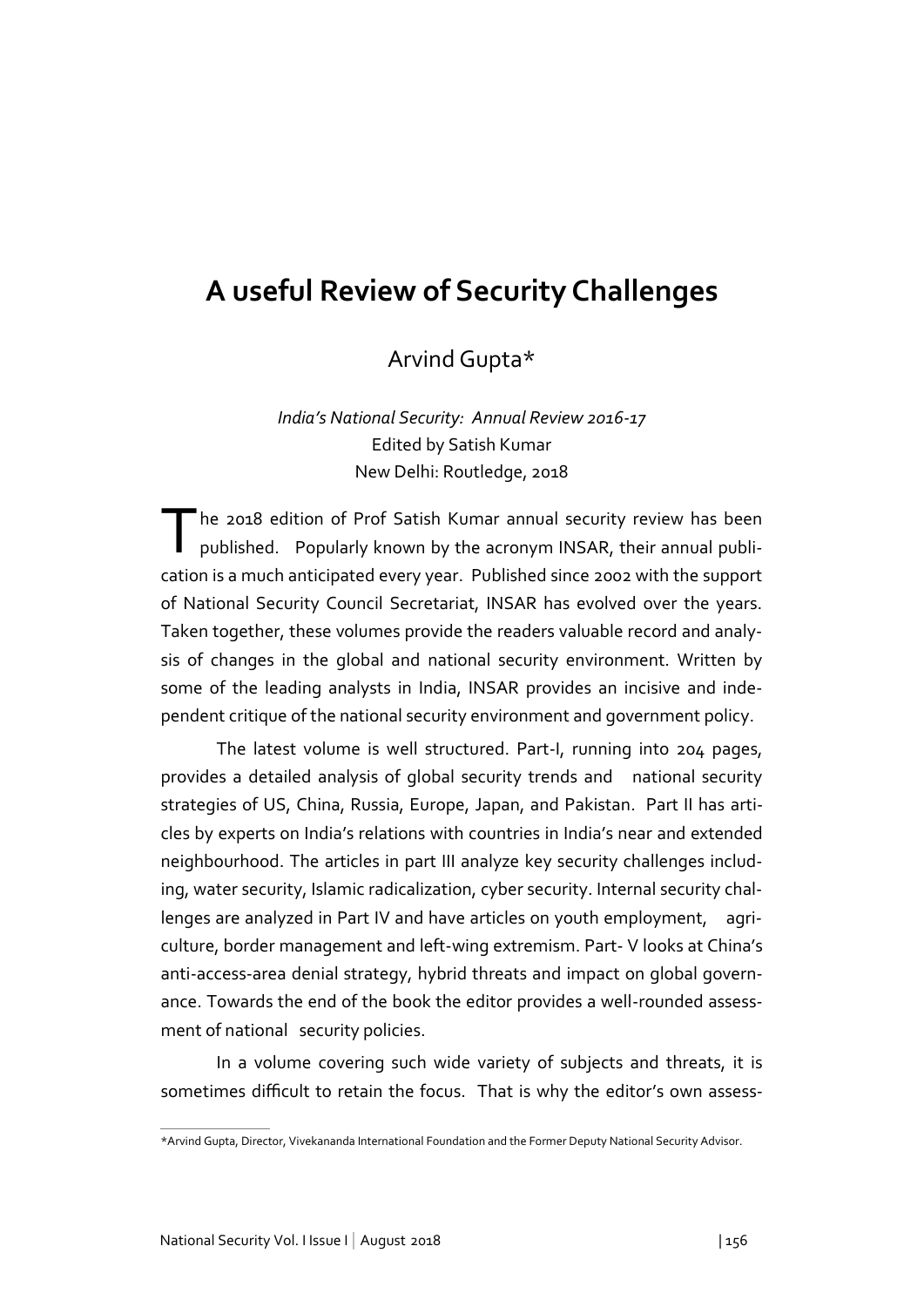ment in the last chapter comes handy. He rightly points out that the key challenge faced by India is from China and Pakistan. Some countries are working to prevent India from acquiring a global stature. The author concludes that India should build its economic power and military capability as quickly as possible.

The articles in the volumes identifying many security challenges for India. Some of these are coming into the reckoning now. Chandrajit Banerjee warns that youth and employment issues require urgent solution. Pushpita Das identifies many shortcomings that persist in proper border management in India. Ajit Lal, former Chairman of Joint Intelligence Committee, warns that left-wing extremism, despite its weaknesses, remains the major security challenge for India. Samir Saran recommends an overhaul of India's cyber security policy of 2013 to include digital economy. Shisir Gupta analyses the problem of Islamic radicalization in South Asia and correctly predicted that the IS would dis-integrate in the coming years. There are a couple good articles on food and water security. Ramesh Chand points out that there is an urgent need to grow more crops on the same piece of land in order to meet domestic demand for food. Shashi Shekhar, a former secretary in the ministry of water resoruces, provides an excellent analysis of water security situation in India and call for a paradigm shift in how India manages its water resources. He highlights the needs for focusing on river basin development and rejuvenation of rivers. Baba Kalyani, the well-known industrialist, analyses 'Make in India' programme and calls for a partnership between the government and industry to achieve maximum indigenization. Kanwal Sibal, the former Foreign Secretary, provides an overview of India 's approaches to developments in the Indian Ocean region. He argues that India should act as a net security provider on its own as well as its conjunction with US, Japan, and others. Other articles analyze India's relations with Iran, Myanmar, and the Gulf countries. These countries influence India's security in myriads of way. The research staff of Foundation for National Security Review (FNSR) lists a number of defense initiative taken by the government of India. The volume has many articles providing an overview of developments in India's internal security, crossborder terrorism, left-wing extremism, J&K, economic security. The strength of the volume lies in its comprehensiveness, attention to detail and in-depth analysis.